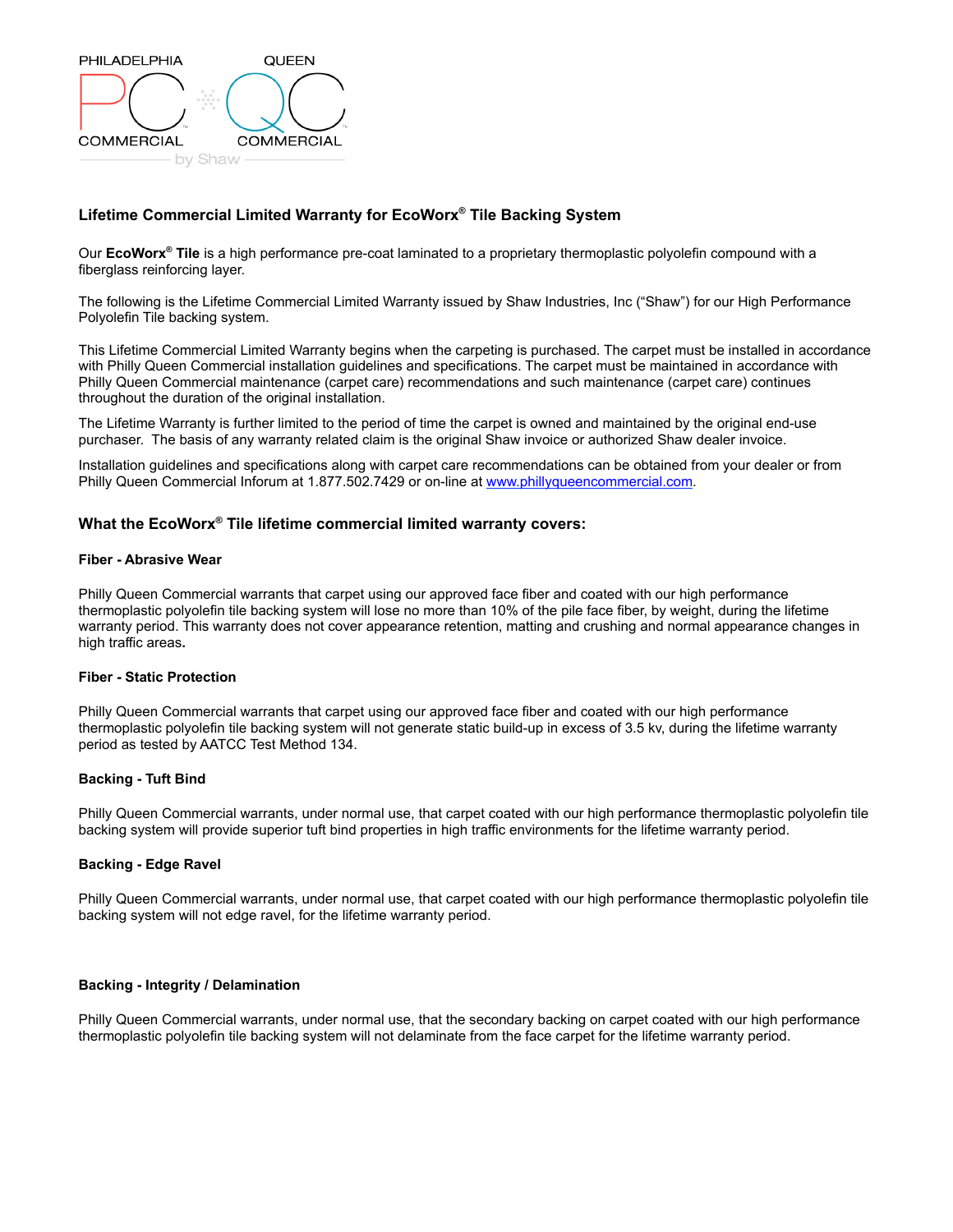

# **What you should do if any of the above problems occur and you need warranty service:**

You (the original purchaser) should notify the authorized Shaw Dealer and/or your Philly Queen Commercial representative and submit in writing, the following:

- $\mathbb{F}$  A valid proof of purchase in the form of a sales receipt or other documents, which establish proof of purchase.
- ! A detailed description of the problem and/or a photograph/sample that clearly shows the warranty problem.
	- To: www.shawonline.com or Shaw Industries Financial Services, P.O. Box 40, Dalton, GA 30722.

Shaw Industries will designate a representative to inspect the carpet coated with our high performance thermoplastic polyolefin tile backing system and evaluate the warranty claim.

## **What Shaw will do should you need warranty service:**

Should a defect covered under this warranty be found, the affected area will be repaired to conform to the warranty. If repair is not commercially practical, Shaw may, at its sole option, replace the affected carpet or refund the proportional purchase price for the affected area.

Shaw will pay the reasonable costs for freight and labor. Any costs incurred for the moving of equipment, furnishings, partitions and the like, that were installed over the Shaw Commercial Backing product will be at the consumer's expense.

# **What conditions apply to Shaw Industries Ecoworx® lifetime commercial limited Warranty:**

This warranty does not cover burns, cuts, fading, matting, pills, pulls, odor, soiling, staining, tears or damage due to improper installation or due to improper cleaning agents or methods. Carpet installed on stairs or in areas subject to abnormal foot-traffic use (i.e. golf spikes, other spiked footwear, ski boots, and the like) is excluded. Replacement carpet will come only from current running-line standard products comparable to the warranted product. Chair pads are not required.

**Please note – The warranty is not transferable. It extends only to the original retail purchaser. Shaw does not grant to any person or entity the authority to create for it any obligation or liability in connection with this product. Shaw shall not be liable to the consumer or any other person or entity for any incidental, special or consequential damages, arising out of breach of this limited warranty or any implied limited warranty (excluding merchantability). All implied warranties, including an implied warranty of merchantability or fitness for a particular purpose, are hereby limited to the duration of this limited warranty.** 

**Some states do not allow the exclusion or limitation of implied warranties or the limitation of incidental or consequential damages, so the above limitations or exclusions may not apply to the purchaser. This warranty gives the purchaser specific legal rights, such rights may vary from State to State.**

**Rev 08/09**